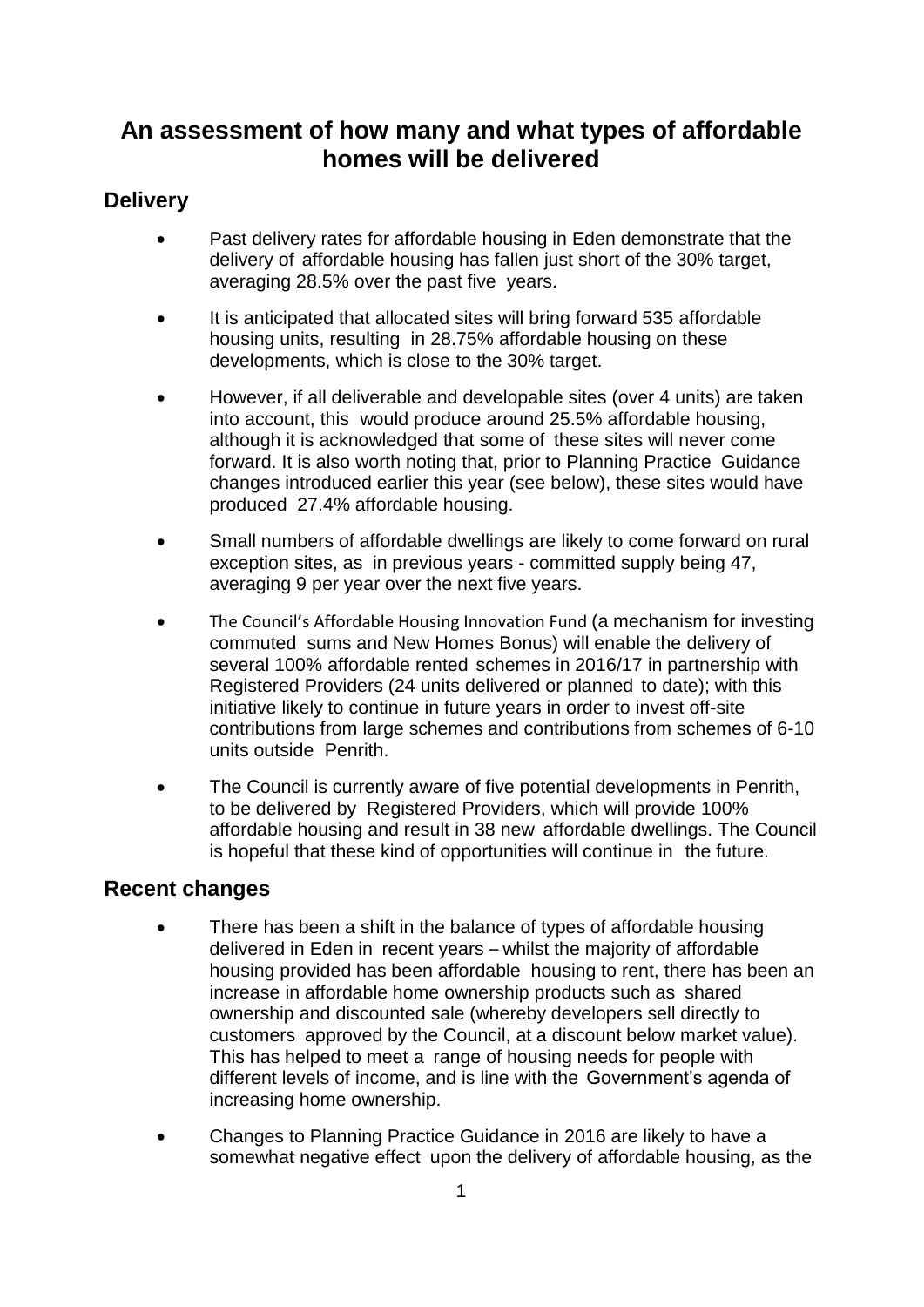Council can no longer require affordable housing on sites of 6-10 dwellings (although in the 'designated rural area', the Council will require a commuted sum of 12% of the gross development value; and rural exceptions sites are still required to provide 100% affordable housing). Investment of commuted sums in new affordable housing (through the Innovation Fund, as mentioned previously) will help to mitigate these effects.

- The Homes and Communities Agency affordable rent programme is coming to an end, but there is a significant home ownership programme, including £4.1bn for shared ownership, which is a form of affordable housing.
- Registered Providers operating locally, are anticipating continued delivery of affordable rent through both loans and also potentially through right to buy receipts (under the extended right to buy, Registered Providers will be reimbursed the full value of properties sold and will be required to spend these receipts within three years), although the full implications of the right to buy are still uncertain and the delivery of affordable rent is likely to become more challenging.
- The cessation of the Homes and Communities Agency affordable rent programme will not affect Registered Providers' ability to purchase Section 106 properties from developers, for rent, as they already rely on loans to purchase these, rather than Homes and Communities Agency funding. Registered Providers report that they are actively seeking Section 106 opportunities with developers.
- The Council therefore expects the delivery of homes for affordable rent, shared ownership and discounted sale to continue, although the relative proportions of each product may change over time, for example in response to local need and demand, and also depending upon the ability of Registered Provider partners to invest in affordable housing.

## **Starter Homes**

- It is understood that Starter homes will be included in an amended National Planning Policy Framework definition of affordable housing, so technically the development of starter homes will contribute to the provision of affordable housing (although clearly the starter homes initiative will impact on the Council's ability to provide traditional forms of affordable housing, as a 20% minimum requirement for starter homes – subject to threshold and exceptions – leaves only 10% for traditional affordable housing such as housing for rent).
- The development of starter homes is also likely to improve viability for developers as the dwellings will be sold at 20% discount from market value; whereas the Council's own discounted sale scheme requires developers to sell properties at 40% below market value (a lower discount is sometimes negotiated on viability grounds) and when developers currently sell